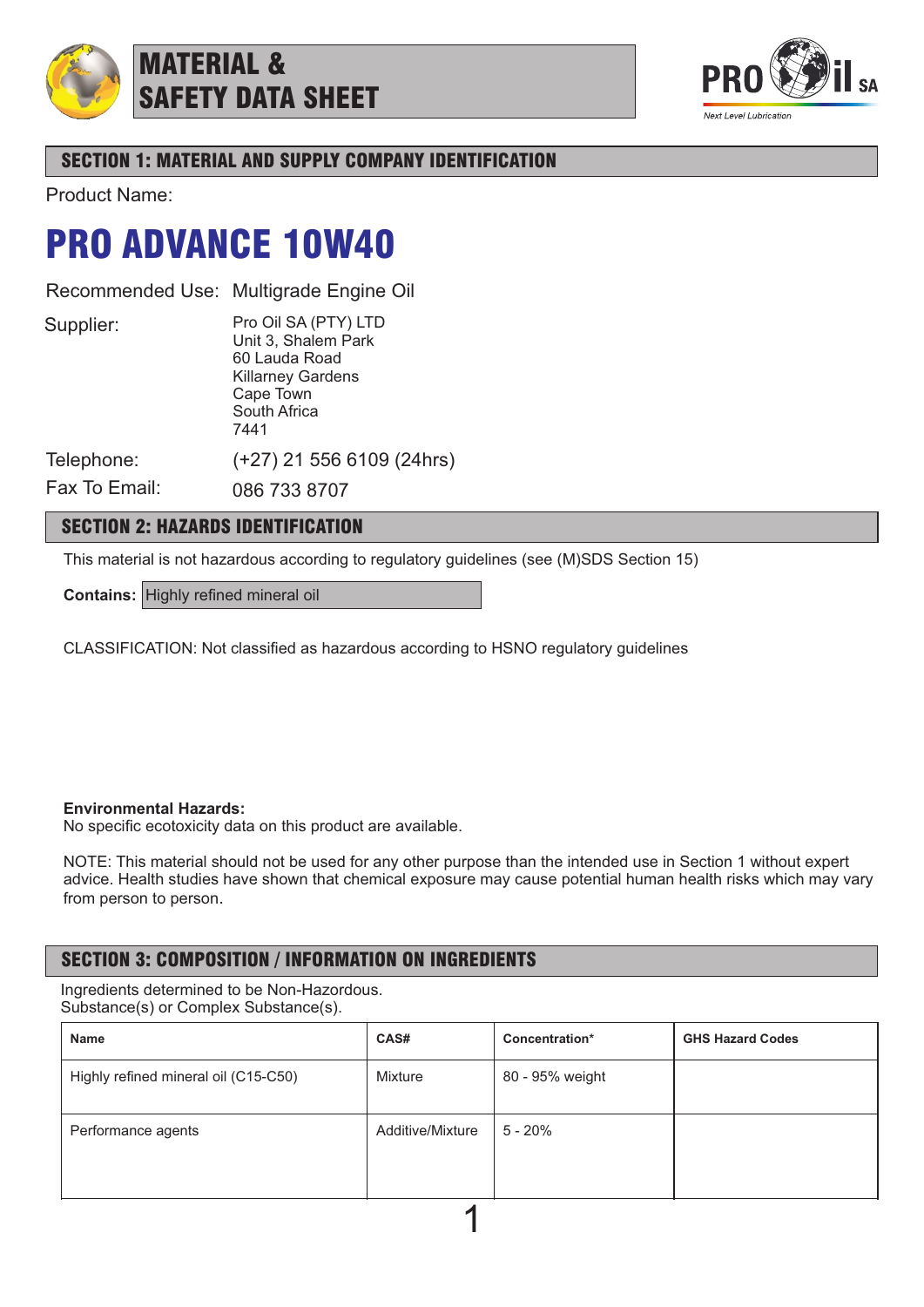

## SECTION 4: FIRST AID MEASURES

### **INHALATION**

Remove from further exposure. For those providing assistance, avoid exposure to yourself or others. Use adequate respiratory protection. If respiratory irritation, dizziness, nausea, or unconsciousness occurs, seek immediate medical assistance. If breathing has stopped, assist ventilation with a mechanical device or use mouth-to-mouth resuscitation.

### **SKIN CONTACT**

Wash contact areas with soap and water. If product is injected into or under the skin, or into any part of the body, regardless of the appearance of the wound or its size, the individual should be evaluated immediately by a physician as a surgical emergency. Even though initial symptoms from high pressure injection may be minimal or absent, early surgical treatment within the first few hours may significantly reduce the ultimate extent of injury.

### **EYE CONTACT**

Flush thoroughly with water. If irritation occurs, get medical assistance.

### **INGESTION**

First aid is normally not required. Seek medical attention if discomfort occurs.

## **NOTE TO PHYSICIAN**

None

### SECTION 5: FIRE FIGHTING MEASURES

### **EXTINGUISHING MEDIA**

**Appropriate Extinguishing Media:** Use water fog, foam, dry chemical or carbon dioxide (CO2) to extinguish flames.

**Inappropriate Extinguishing Media:** Straight streams of water

#### **FIRE FIGHTING**

**Fire Fighting Instructions:** Evacuate area. Prevent run-off from fire control or dilution from entering streams, sewers or drinking water supply. Fire-fighters should use standard protective equipment and in enclosed spaces, self-contained breathing apparatus (SCBA). Use water spray to cool fire exposed surfaces and to protect personnel.

**Hazardous Combustion Products:** Combustible material

## SECTION 6: ACCIDENTAL RELEASE MEASURES

### **NOTIFICATION PROCEDURES**

In the event of a spill or accidental release, notify relevant authorities in accordance with all applicable regulations.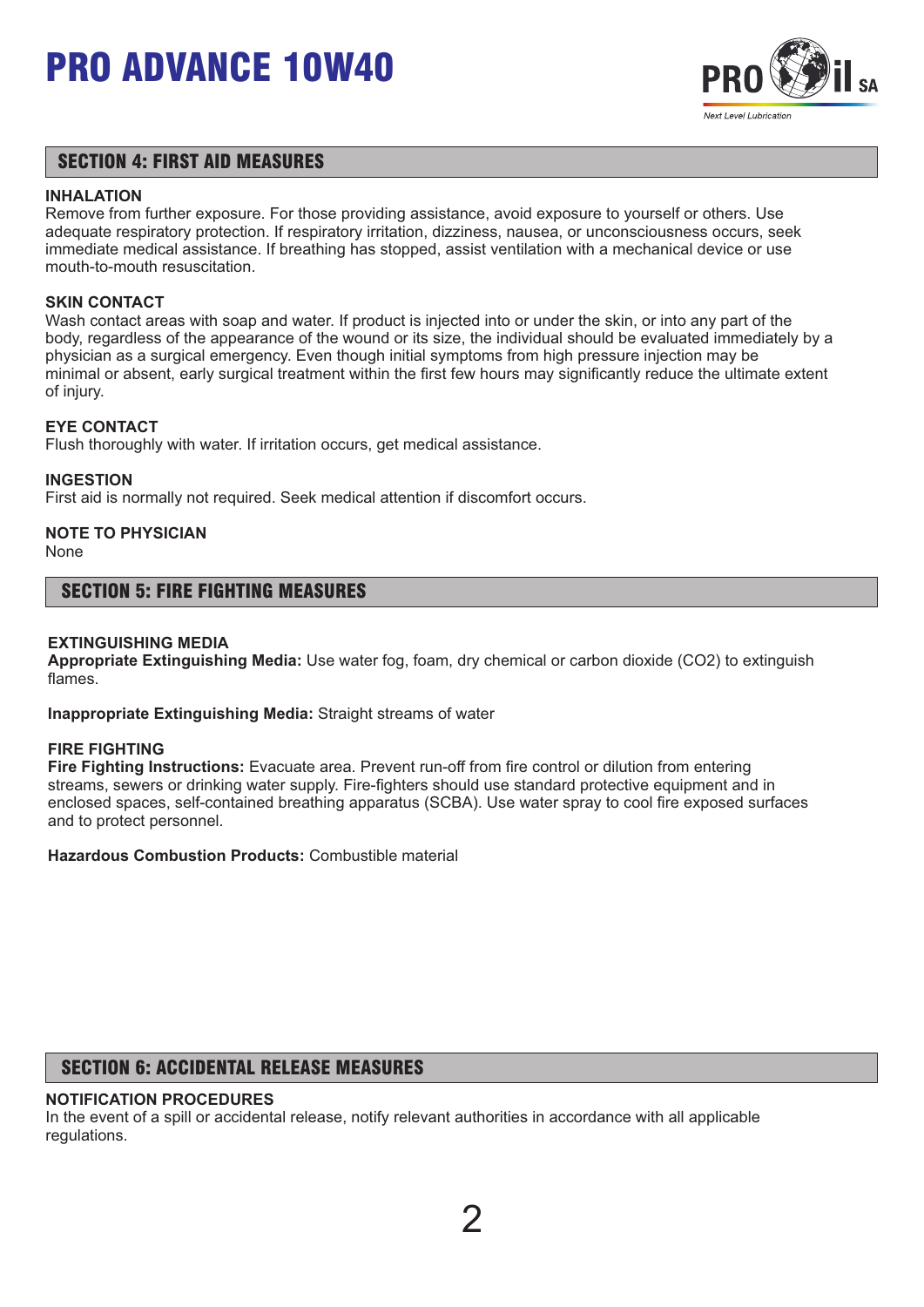

### **PROTECTIVE MEASURES**

Avoid contact with spilled material. See Section 5 for fire fighting information. See the Hazard Identification Section for Significant Hazards. See Section 4 for First Aid Advice. See Section 8 for advice on the minimum requirements for personal protective equipment. Additional protective measures may be necessary, depending on the specific circumstances and/or the expert judgment of the emergency responders.

**For emergency responders:** Respiratory protection: respiratory protection will be necessary only in special cases, e.g., formation of mists. Half-face or full-face respirator with filter(s) for dust/organic vapor or Self Contained Breathing Apparatus (SCBA) can be used depending on the size of spill and potential level of exposure. If the exposure cannot be completely characterized or an oxygen deficient atmosphere is possible or anticipated, SCBA is recommended. Work gloves that are resistant to hydrocarbons are recommended. Gloves made of polyvinyl acetate (PVA) are not water-resistant and are not suitable for emergency use. Chemical goggles are recommended if splashes or contact with eyes is possible. Small spills: normal antistatic work clothes are usually adequate. Large spills: full body suit of chemical resistant, antistatic material is recommended.

### **SPILL MANAGEMENT**

**Land Spill:** Stop leak if you can do so without risk. Recover by pumping or with suitable absorbent.

**Water Spill:** Stop leak if you can do so without risk. Confine the spill immediately with booms. Warn other shipping. Remove from the surface by skimming or with suitable absorbents. Seek the advice of a specialist before using dispersants.

Water spill and land spill recommendations are based on the most likely spill scenario for this material; however, geographic conditions, wind, temperature, (and in the case of a water spill) wave and current direction and speed may greatly influence the appropriate action to be taken. For this reason, local experts should be consulted. Note: Local regulations may prescribe or limit action to be taken.

#### **ENVIRONMENTAL PRECAUTIONS**

**Large Spills:** Dyke far ahead of liquid spill for later recovery and disposal. Prevent entry into waterways, sewers, basements or confined areas.

## SECTION 7: HANDLING AND STORAGE

#### **HANDLING**

Avoid eye contact and repeated or prolonged skin contact. Avoid inhalation of vapour, mist or aerosols.

### **STORAGE**

Store in a cool, dry, well-ventilated place and out of direct sunlight. Store away from foodstuffs. Store away from incompatible materials described in Section 10. Store away from sources of heat and/or ignition. Keep container standing upright. Keep containers closed when not in use - check regularly for leaks.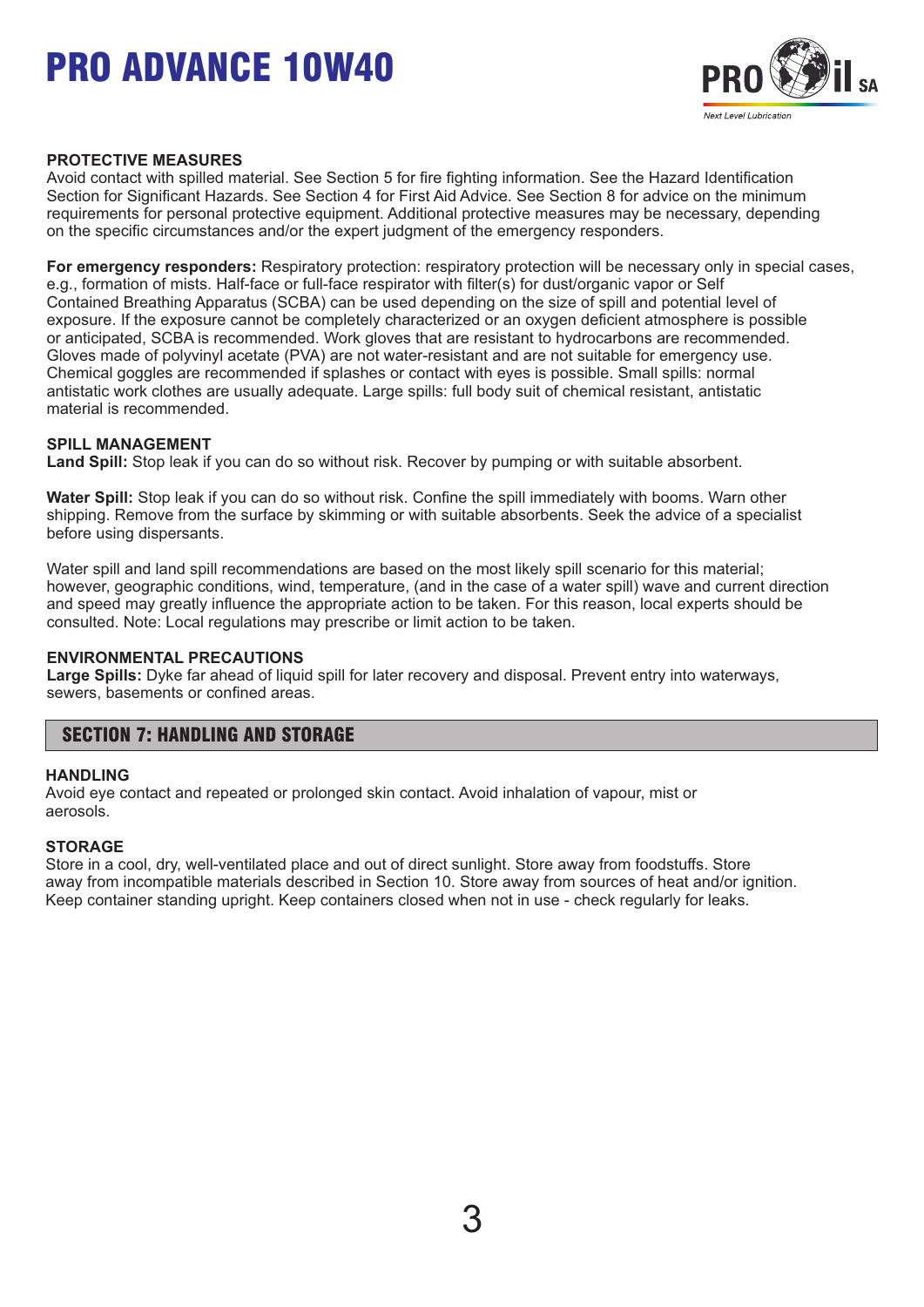

## SECTION 8: EXPOSURE CONTROL / PERSONAL PROTECTION

### GENERAL CONSIDERATIONS:

Consider the potential hazards of this material (see Section 2), applicable exposure limits, job activities, and other substances in the work place when designing engineering controls and selecting personal protective equipment. If engineering controls or work practices are not adequate to prevent exposure to harmful levels of this material, the personal protective equipment listed below is recommended. The user should read and understand all instructions and limitations supplied with the equipment since protection is usually provided for a limited time or under certain circumstances.

### ENGINEERING CONTROLS:

Use in a well-ventilated area.

### **PERSONAL PROTECTIVE EQUIPMENT**

**Eye/Face Protection:** No special eye protection is normally required. Where splashing is possible, wear safety glasses with side shields as a good safety practice.

**Skin Protection:** No special protective clothing is normally required. Where splashing is possible, select protective clothing depending on operations conducted, physical requirements and other substances in the workplace. Suggested materials for protective gloves include: 4H (PE/EVAL), Nitrile Rubber, Silver Shield, Viton.

**Respiratory Protection:** No respiratory protection is normally required. If user operations generate an oil mist, determine if airborne concentrations are below the occupational exposure limit for mineral oil mist. If not, wear an approved respirator that provides adequate protection from the measured concentrations of this material. For air-purifying respirators use a particulate cartridge.

Use a positive pressure air-supplying respirator in circumstances where air-purifying respirators may not provide adequate protection.

Occupational Exposure Limits:

| Component                                          | Country/Agency | TWA                 | STEL              |     | Ceiling Notation |
|----------------------------------------------------|----------------|---------------------|-------------------|-----|------------------|
| Highly refined mineral oil (C15 - C50) ACGIH       |                | $5 \,\mathrm{mq/m}$ | $10 \text{ mg/m}$ | $-$ | $- -$            |
| Highly refined mineral oil (C15 - C50) New Zealand |                | $5 \text{ ma/m}$ 3  | 10 mg/m3          | ——  | $- -$            |

Consult local authorities for appropriate values.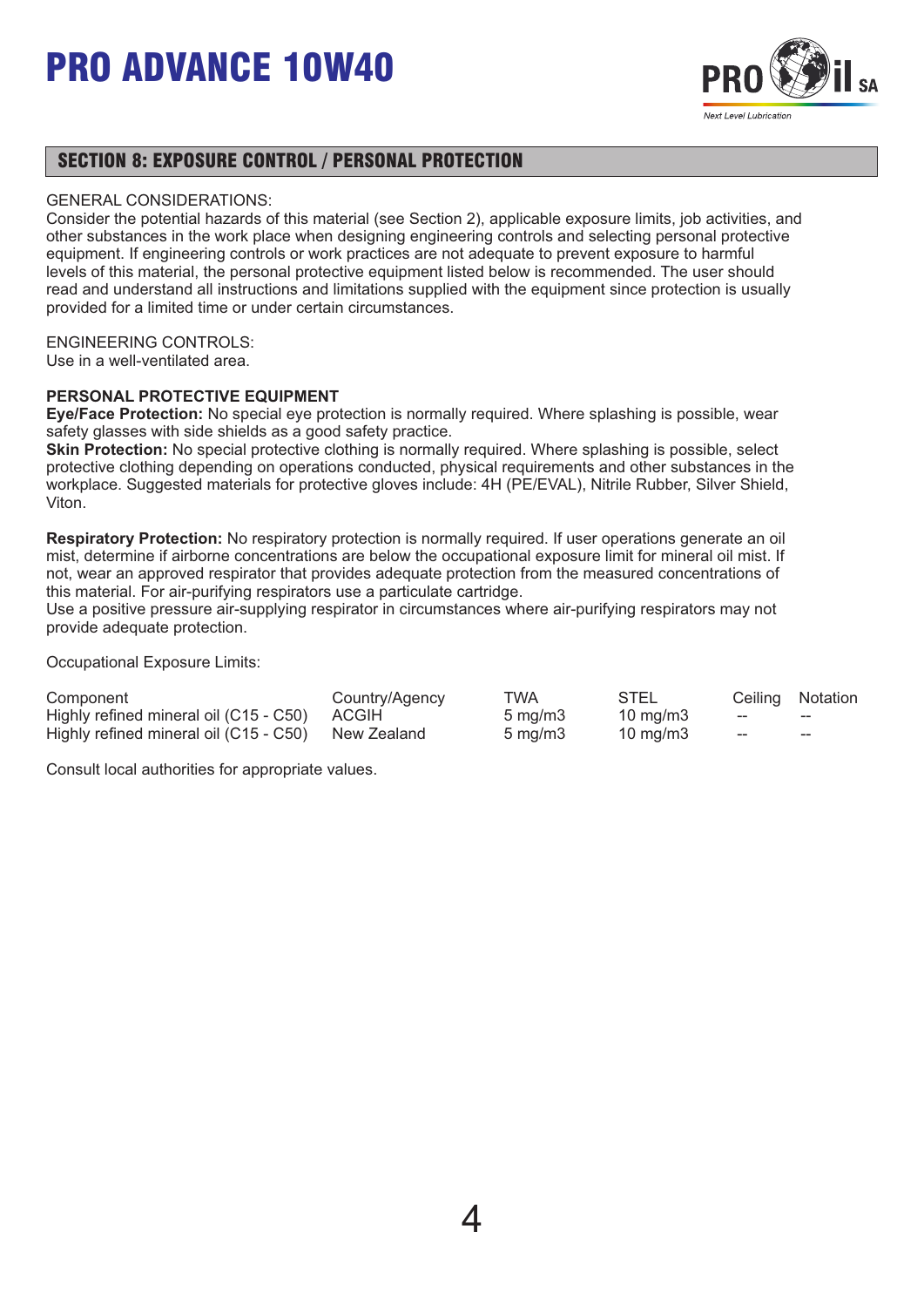

## SECTION 9: PHYSICAL AND CHEMICAL PROPERTIES

**Note: Physical and chemical properties are provided for safety, health and environmental considerations only and may not fully represent product specifications. Contact the Supplier for additional information.**

### **GENERAL INFORMATION**

Physical State: Liquid Colour: Bright / Clear Odour: Petroleum

### **IMPORTANT HEALTH, SAFETY, AND ENVIRONMENTAL INFORMATION**

Relative Density (at 20 °C): 0.8690 kg/l Flammability (Solid, Gas): N/A Flash Point: >220°C Flammable Limits (Approximate volume % in air): N/D Autoignition Temperature: N/D Boiling Point / Range: >300°C Vapour Density (Air = 1): N/D Vapour Pressure at 38.7ºC: N/D pH: N/A Solubility in Water: Insoluble in water **Viscosity @ 40 °cSt 102.97 Viscosity @ 100 ° cSt 14.82** Oxidizing Properties: See Hazards Identification Section.

### **OTHER INFORMATION**

Freezing Point: N/D Melting Point: N/A Pour Point: -42 °C

## SECTION 10: STABILITY AND REACTIVITY

STABILITY: Material is stable under normal conditions.

CONDITIONS TO AVOID: Excessive heat. High energy sources of ignition.

INCOMPATIBLE MATERIALS: Strong oxidisers

HAZARDOUS DECOMPOSITION PRODUCTS: Oxides of carbon and nitrogen, smoke and other toxic fumes

POSSIBILITY OF HAZARDOUS REACTIONS: No known hazardous reactions.

# SECTION 11: TOXICOLOGICAL INFORMATION

### **IMMEDIATE HEALTH EFFECTS**

**Eye: Not expected to cause prolonged or significant eye irritation. Eye Irritation: The eye irritation hazard is based on evaluation of data for similar materials or product components.** 

5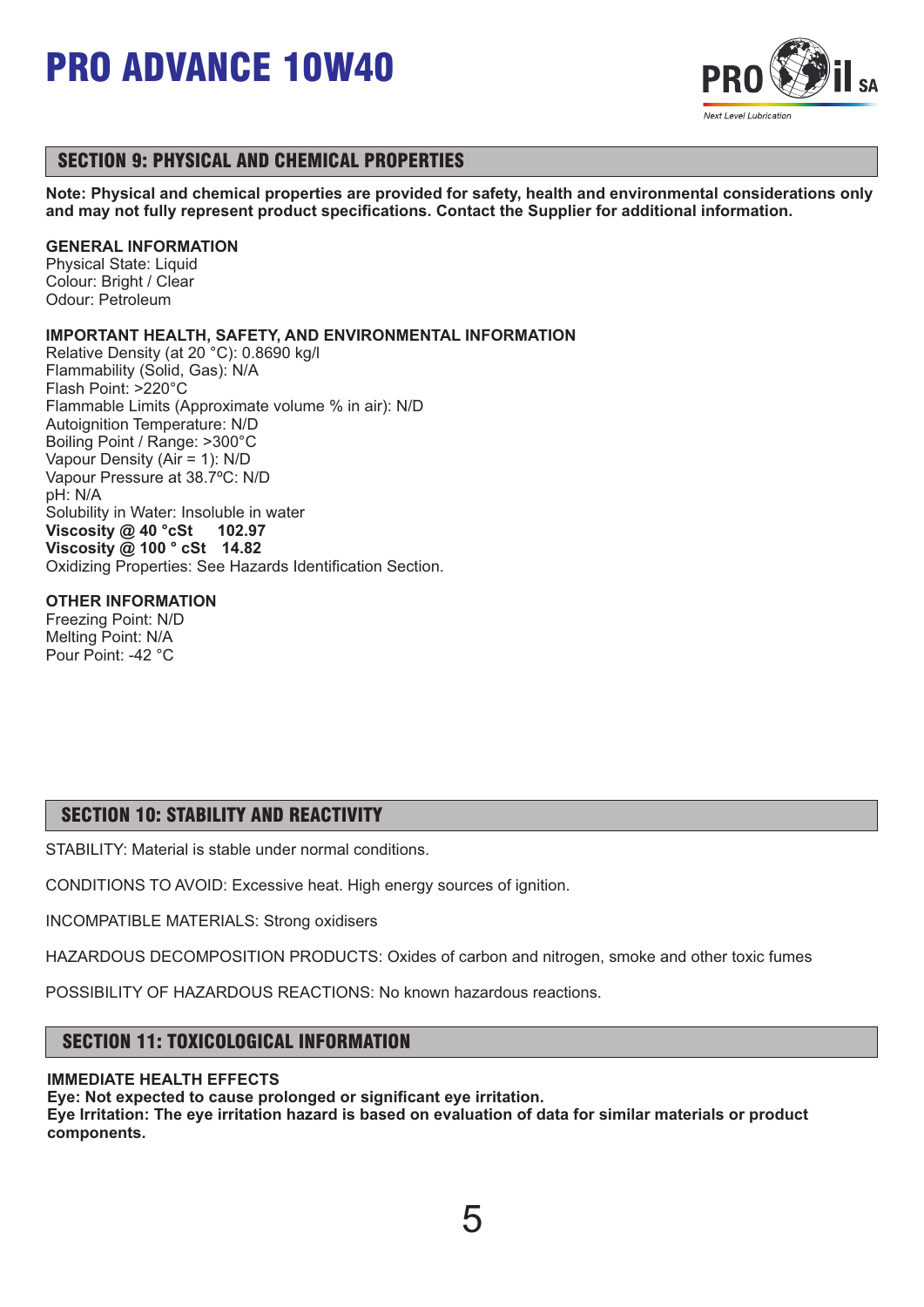

Skin: Contact with the skin is not expected to cause prolonged or significant irritation. Contact with the skin is not expected to cause an allergic skin response. Not expected to be harmful to internal organs if absorbed through the skin. High-Pressure Equipment Information: Accidental high-velocity injection under the skin of materials of this type may result in serious injury. Seek medical attention at once should an accident like this occur. The initial wound at the injection site may not appear to be serious at first; but, if left untreated, could result in disfigurement or amputation of the affected part.

Acute Dermal Toxicity: The acute dermal toxicity hazard is based on evaluation of data for similar materials or product components.

Skin Irritation: The skin irritation hazard is based on evaluation of data for similar materials or product components. Skin Sensitization: The skin sensitization hazard is based on evaluation of data for similar materials or product components.

Ingestion: Not expected to be harmful if swallowed. Acute Oral Toxicity: The acute oral toxicity hazard is based on evaluation of data for similar materials or product components.

Inhalation: Not expected to be harmful if inhaled. Contains a petroleum-based mineral oil. May cause respiratory irritation or other pulmonary effects following prolonged or repeated inhalation of oil mist at airborne levels above the recommended mineral oil mist exposure limit. Symptoms of respiratory irritation may include coughing and difficulty breathing. Acute Inhalation Toxicity: The acute inhalation toxicity hazard is based on evaluation of data for similar materials or product components.

Acute Toxicity Estimate: Not Determined

# SECTION 12: ECOLOGICAL INFORMATION

**ECOTOXICITY** 

This material is not expected to be harmful to aquatic organisms.

The product has not been tested. The statement has been derived from the properties of the individual components.

This material contains one or more components that have a branched alkylphenol impurity that is highly toxic to aquatic organisms (disclosed in Section 3). The components containing the impurity have been tested and are not toxic to aquatic organisms. Therefore the data in Section 3 for the alkylphenol impurity should not be used to classify the product for aquatic toxicity. **MOBILITY** No data available. PERSISTENCE AND DEGRADABILITY This material is not expected to be readily biodegradable. The biodegradability of this material is based on

an evaluation of data for the components or a similar material.

The product has not been tested. The statement has been derived from the properties of the individual

components.

POTENTIAL TO BIOACCUMULATE Bioconcentration Factor: No data available.

Octanol/Water Partition Coefficient: No data available

## SECTION 13: DISPOSAL CONSIDERATIONS

Disposal recommendations based on material as supplied. Disposal must be in accordance with current applicable laws and regulations, and material characteristics at time of disposal.

#### **DISPOSAL RECOMMENDATIONS**

The generation of waste should be avoided or minimized wherever possible. Significant quantities of waste product residues should not be disposed of viathe foul sewer but processed in a suitable effluent treatment plant. Dispose of surplus and non-recyclable products via a licensed waste disposal contractor. Disposal of this product, solutions and any by-products should at all times comply with the requirements of environmental protection and waste disposal legislation and any regional local authority requirements. Waste packaging should be recycled. Incineration or landfill should only be considered when recycling is not feasible. This material and its container must be disposed of in a safe way. Care should be taken when handling emptied containers that have not been cleaned or rinsed out.

**Empty Container Warning:** Empty Container Warning (where applicable): Empty containers may contain residue and can be dangerous. Do not attempt to refill or clean containers without proper instructions. Empty drums should be completely drained and safely stored until appropriately reconditioned or disposed. Empty containers should be taken for recycling, recovery, or disposal through suitably qualified or licensed contractor and in accordance with governmental regulations. DO NOT PRESSURISE, CUT, WELD, BRAZE, SOLDER, DRILL, GRIND, OR EXPOSE SUCH CONTAINERS TO HEAT, FLAME, SPARKS, STATIC ELECTRICITY, OR OTHER SOURCES OF IGNITION. THEY MAY EXPLODE AND CAUSE INJURY OR DEATH.